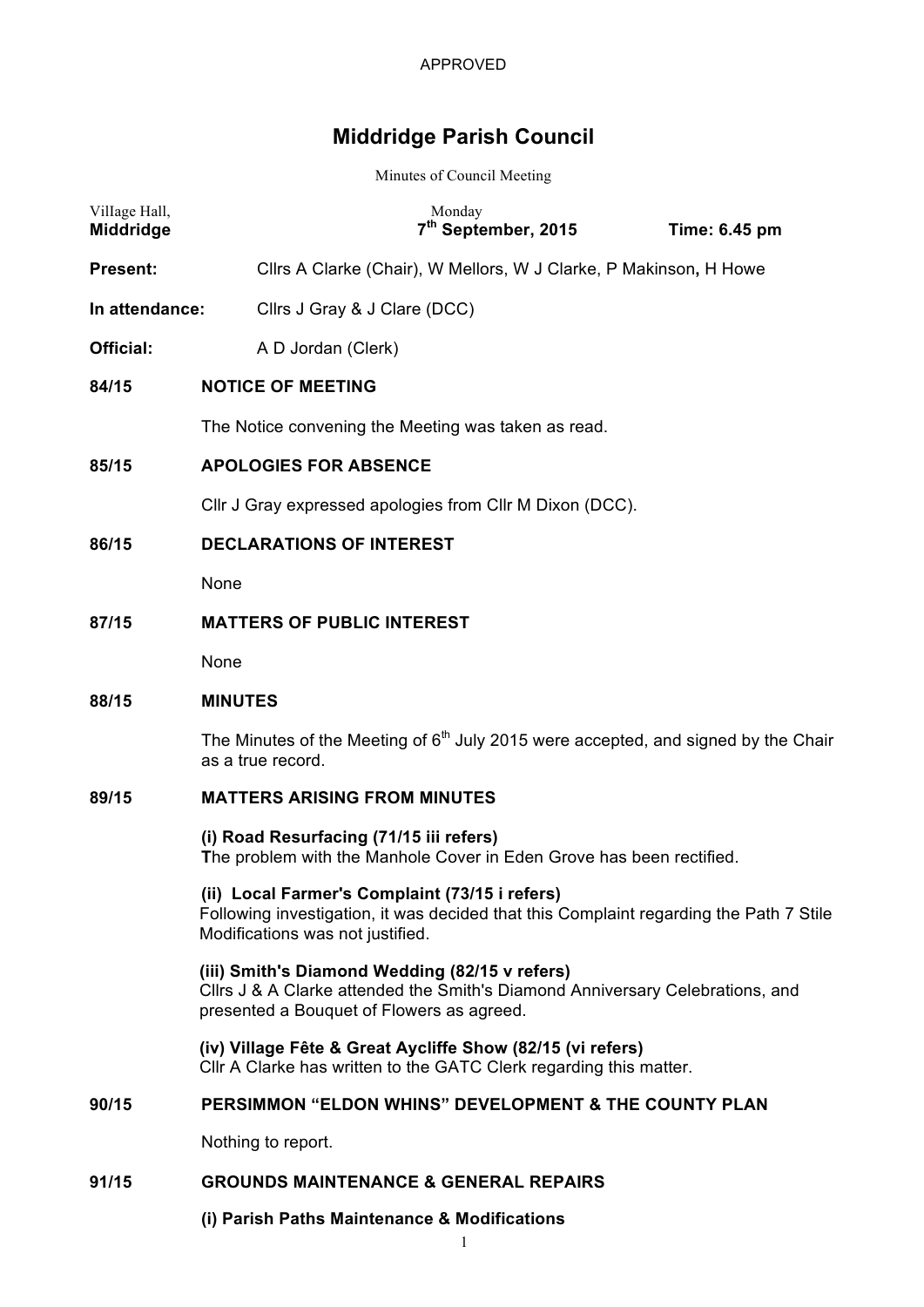#### APPROVED

Elaine Crowe has been forced to resign as Parish Paths Ranger due to her Husband's illness. She is not to be replaced, but her work will be undertaken by other Members of her Department.

**RESOLVED** that thanks be expressed to Elaine Crowe for her excellent work as Parish Paths Ranger in maintaining and improving the Parish Paths Network. *Action:* Clerk

## **(ii) Bus Shelters**

(a) North Side repainting – Order placed; complete.

(b) South Side repainting – unable to contact John Smith to obtain alternative Quote. After consultation with Councillors, the Quote from John the Handyman was accepted.

## **(iii) Bench Maintenance**

Brian Mundell did not turn up to a Meeting to discuss the repairs to the three Benches. After consultation with Councillors, the Quote from John the Handyman was accepted; work due to commence imminently.

## **(iv) Memorial Bench**

Fund raising has been successful; the Parish Council awaits future developments.

## **92/15 COMMUNITY RIGHT TO BID**

The result of the Application for "The Paddock" to be registered as an Asset of Community Value is still awaited; to be chased. *Action:* Clerk

A Meeting was held with James Bennett to discuss the Parish Council's Application to take over "The Paddock" as part of the DCC "Delivering Differently" Programme. This has been accepted as a possibility, but a more detailed Application will be required. Following discussion, Cllr's H Howe and P Makinson indicated that they were prepared to take on this work, assisted by the Clerk; this will need to involve the Allotment Association.

**RESOLVED** that a detailed Application be prepared, subject to establishing that the value DCC place on "The Paddock" is low enough to justify the work required. *Action:* Clerk

## **93/15 PLANNING APPLICATIONS**

None

## **94/15 CHILDREN'S' PLAY AREA**

The work by GATC to replace the worn Bushes on the Chains of the large Swings has been completed. There are no other known problems with the Play Area Equipment.

It was reported at the preceding PACT Meeting that a Group of Youths has recently been using the Play Area for Drinking; this is to be investigated.

## **95/15 C35 NEWTON AYCLIFFE TO SHILDON ROAD-TRAFFIC CALMING**

A Log of all known past and future Road Traffic Incidents has been be prepared.

The DCC Resurfacing Work on the C35 is now complete; this included an additional set of "Rumble Strips" in the Village.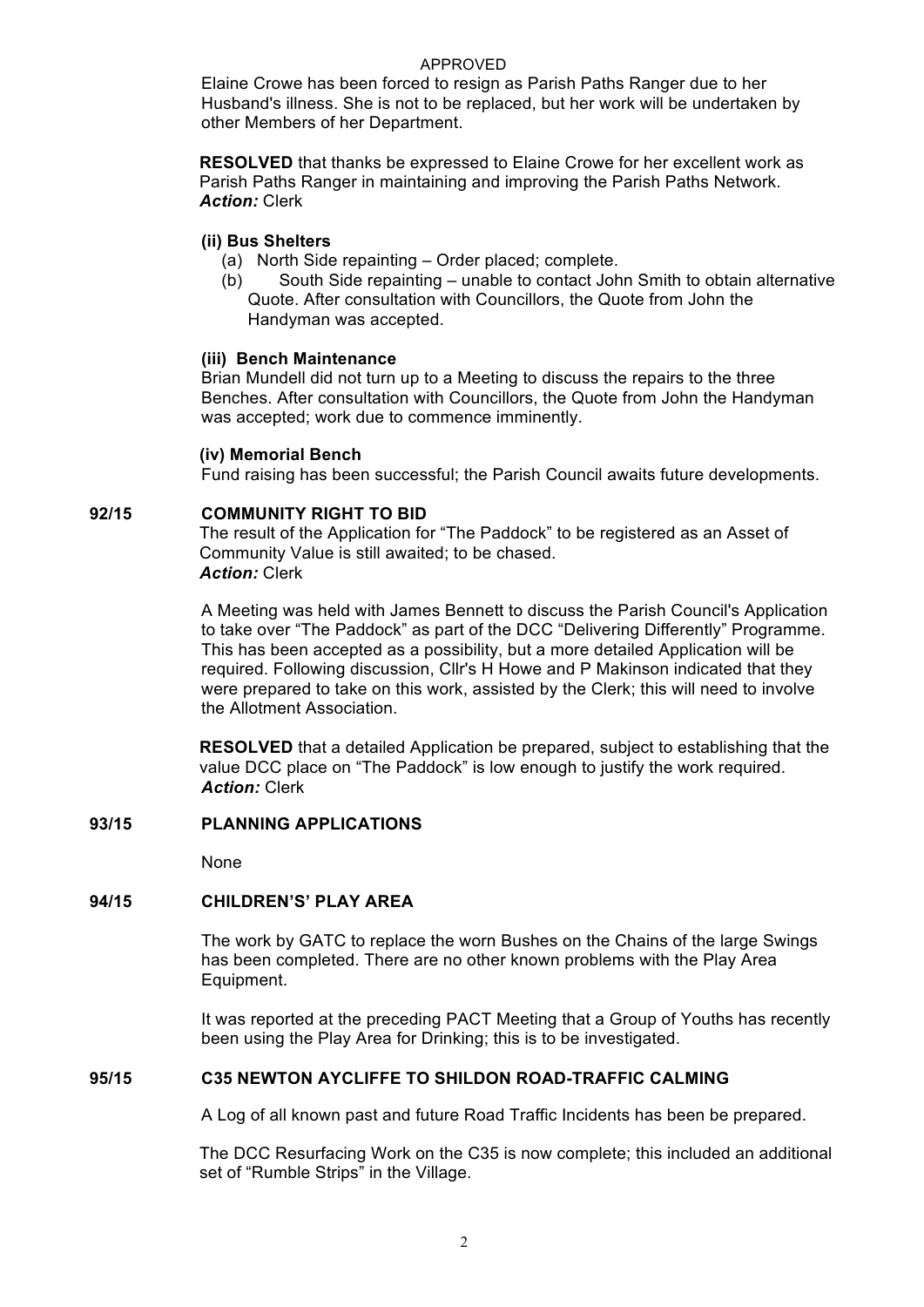#### APPROVED

PCSO Mike Hutchinson has undertaken further exercises in the Village using the new Speed Guns, and the DCC Speed Matrix has again been in evidence. The new Police "Scarecrows" will be ready in the near future.

The Parish Council expressed their thanks to Mike Hutchinson for his excellent work as PCSO, and wished him all the best following his promotion to Police Constable.

#### **96/15 NEIGHBOURHOOD PLAN**

Some further progress has been made on the Draft Neighbourhood Plan; this is to be circulated to all Working Group Members. *Action:* Cllr W Mellors

A Meeting was held with Stuart Carter and Michael Lowe from the DCC Planning Department to discuss progress with the Neighbourhood Plan. They are prepared to assist by vetting the Draft Neighbourhood Plan, and in preparing the proposed Housing Questionnaire. The Working Group will need to enter into a Service Level Agreement (SLA) with DCC; it was established that this involves no Cost, and does not impose any time constraints. Additional Funding to assist with the preparation of Neighbourhood Plans is now available, but this is not relevant to us at this stage.

Attempts to organise another Meeting of the Neighbourhood Plan Working Group were unsuccessful due to absence on holidays. It was agreed that the Group will next meet on Tuesday,  $15<sup>th</sup>$  September at 7.30 pm in Cllr W Mellor's House. *Action:* Cllr W Mellors & Clerk

**RESOLVED** that in future the Neighbourhood Plan Working Group will meet regularly on the first Tuesday of every month when the Parish Council does not meet.

*Action:* Cllr W Mellors & Clerk

#### **97/15 ACCOUNTS FOR PAYMENT**

Councillors considered a Schedule of Accounts for Payment.

| <b>Pavee</b>      | <b>Purpose</b>                  | Sum     |
|-------------------|---------------------------------|---------|
| Anne Clarke       | <b>Beamish Dinner Tickets</b>   | £44.00  |
| Alan Jordan       | <b>Clerk's Salary</b>           | £217.70 |
| HMRC.             | Clerk's Income Tax              | £144.80 |
| John the Handyman | North Side Bus Shelter Painting | £90.00  |

**RESOLVED** that the following Accounts be approved for payment:-

#### **98/15 VILLAGE WEBSITE**

A Complaint was received that the Village Website was not up-to-date; this Issue has been addressed. In future the Clerk will regularly check the Village Website every Sunday, and organise any necessary changes with Cllr P Makinson.

The Parish Council's Statutory Policies are now available on the Website.

The Agenda, previous Minutes and Accounts for Payment for this, and future, Parish Council Meetings are now displayed on the Website; this meets a new Legal Requirement.

#### **99/15 GAMP & CDALC**

The Clerk applied for one of the two Vacancies for Public Representatives on the GAMP Board. There were four excellent Applicants, and his Application was